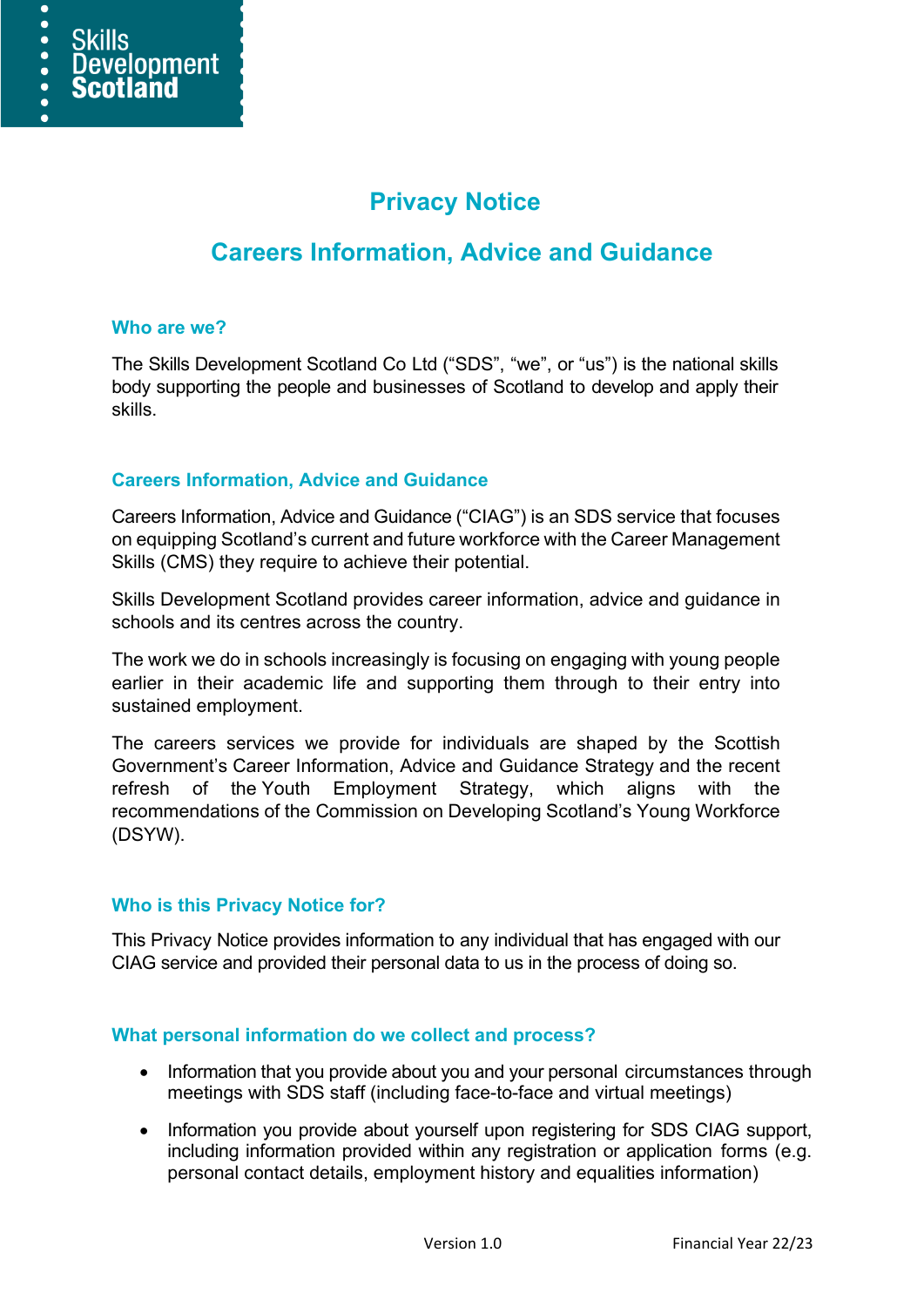• Information we receive from other public organisations with a similar interest in economic and skills development, such as Local Authorities, Scottish Government and Colleges

|      | Why do SDS use your personal<br>information?                                                                                                                                 | <b>Under what legal basis</b><br>do SDS use your                                                                                                                                                                                |
|------|------------------------------------------------------------------------------------------------------------------------------------------------------------------------------|---------------------------------------------------------------------------------------------------------------------------------------------------------------------------------------------------------------------------------|
|      |                                                                                                                                                                              | personal information?                                                                                                                                                                                                           |
| i)   | To provide you careers advice and guidance<br>tailored to your specific individual needs                                                                                     | Fair and lawful because it<br>is:<br>necessary for SDS to<br>comply with its legal<br>obligations<br>necessary for reasons<br>of the public interest<br>necessary for reasons<br>$\bullet$<br>of substantial public<br>interest |
| lii) | To share your information with specific external<br>providers when you have consented to this<br>happening                                                                   | Fair and lawful because it<br>is:<br>based on your explicit<br>consent.                                                                                                                                                         |
| iii) | To carry out equalities monitoring and to<br>ensure we meet our Equality Act 2010<br>obligations                                                                             | Fair and lawful because it<br>is:<br>necessary for SDS to<br>$\bullet$<br>comply with its legal<br>obligations<br>necessary for reasons<br>of substantial public<br>interest                                                    |
| iv)  | To contact you to carry out<br>surveys/questionnaires regarding your<br>experience with the CIAG service, so that we<br>can continually evaluate and improve our<br>services | Fair and lawful because it<br>is:<br>necessary for reasons<br>of the public interest<br>necessary for reasons<br>of substantial public<br>interest                                                                              |
| V)   | To share your personal data with other public<br>bodies that are required to receive this<br>information under legislation (e.g. Post-16<br>Education (Scotland) Act 2013)   | Fair and lawful because it<br>is:<br>necessary for SDS to<br>comply with its legal<br>obligations<br>necessary for reasons                                                                                                      |

## **How do we use your information?**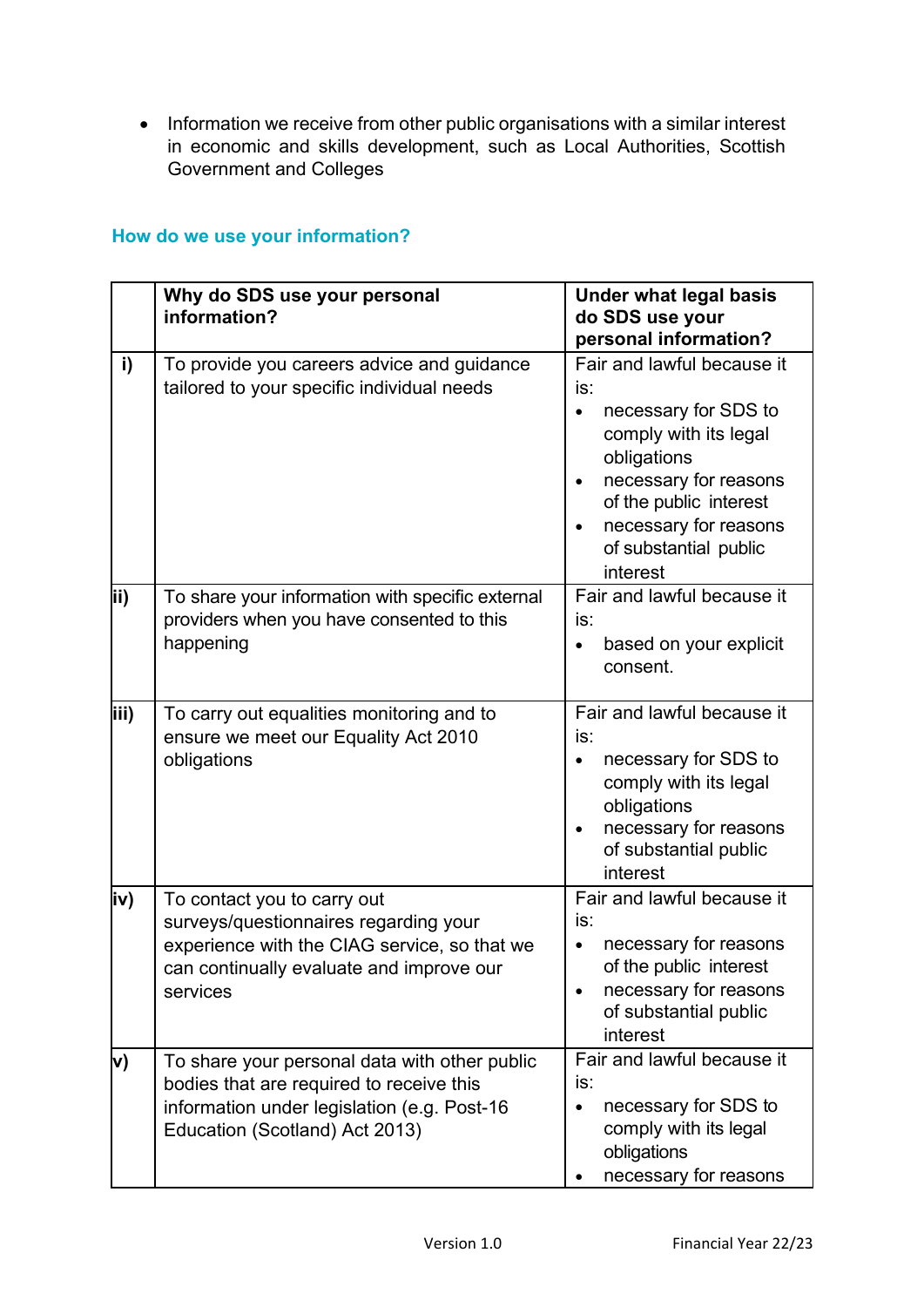|      |                                                                                                                                    | of the public interest<br>necessary for reasons<br>of substantial public<br>interest                                                                                                |
|------|------------------------------------------------------------------------------------------------------------------------------------|-------------------------------------------------------------------------------------------------------------------------------------------------------------------------------------|
| lvi) | To comply with legislation and guidance in the<br>event of a pandemic/public health crisis (e.g.<br>Test and Protect for COVID-19) | <b>Fair and lawful because it is:</b><br>Necessary for<br>the<br>performance of a task<br>carried out in the public<br>interest<br>Necessary for reasons of<br>legitimate interests |

## **When might we share your information?**

The information collected shall be held by us or on our behalf and may be passed by us to other public bodies concerned with one or more of the following:

- economic development
- skills development
- awards for vocational qualifications
- maintaining educational standards
- the provision of other public services or benefits
- our internal/external auditors in each case, to the extent required to fulfil their respective public functions
- when required by legislation (including but not limited to Test & Protect in response to COVID-19 legislative requirements)

Primarily we will share your personal data with other public organisations as per the Post 16 Education (Scotland) Act 2013. The purpose of this sharing is to allow public organisations to coordinate with each other in order to provide effective, joined-up support to help individuals find learning, working or training opportunities.

#### **How do we protect your information?**

Skills Development Scotland maintain a high standard of both physical and network security designed to protect paper or electronic forms of storage to hold and process your personal information.

Information that we hold about you will be subject to rigorous safeguards to ensure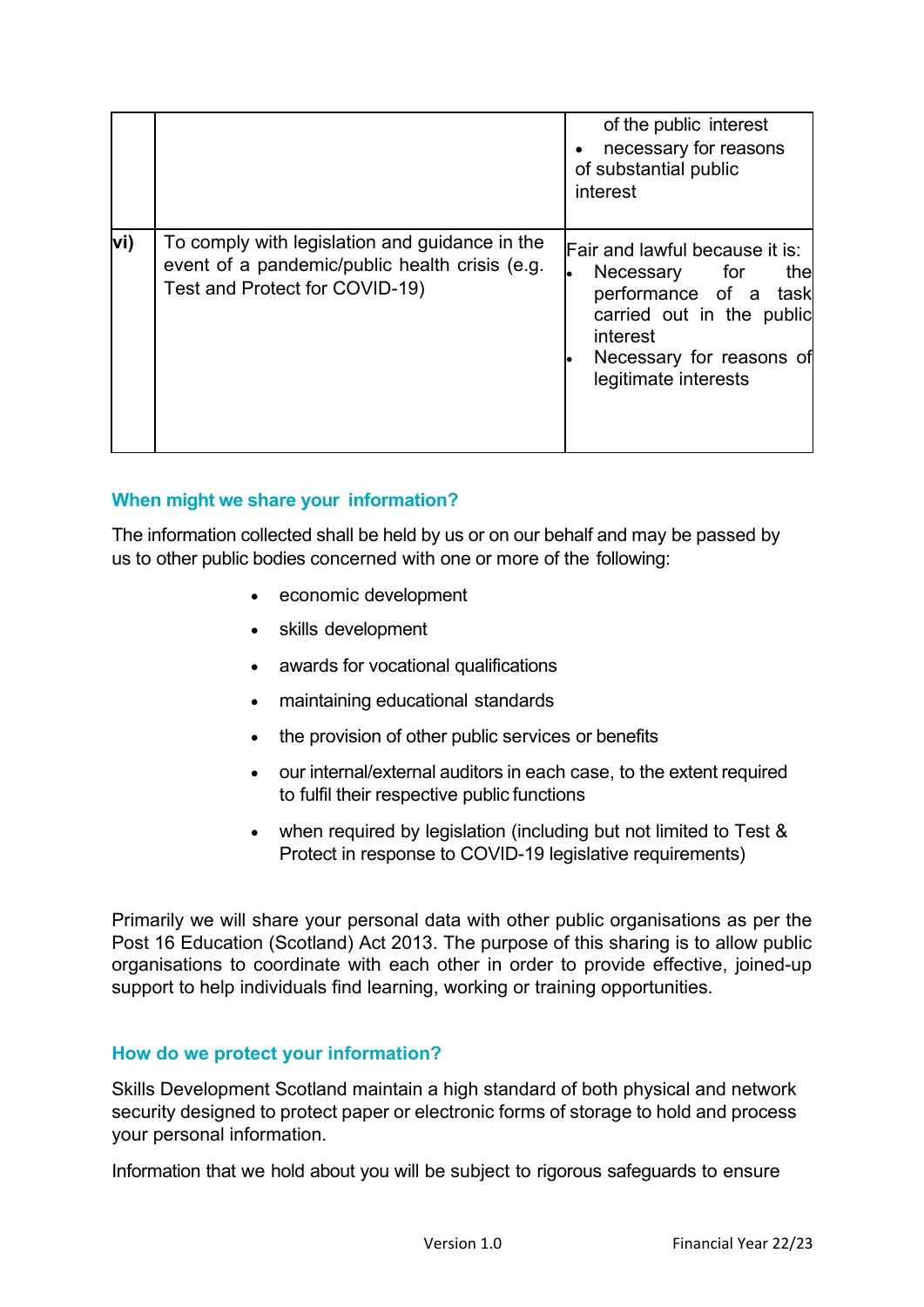that it isn't accessed or disclosed inappropriately. We also take steps to ensure that your information is not damaged or rendered unavailable to those who have a right to see it.

To meet confidentiality requirements for our customers, stakeholders, and staff, Skills Development Scotland has Confidentiality, Data Protection, Information Technology, and Systems Policies in place and we ensure that staff are fully aware of these and the associated guidance in relation to your personal information. These also apply when we dispose of paper records and delete electronic information in ways that ensure that your information cannot berecreated.

#### **How long do we store your information?**

Under the Post 16 Education Act we will hold your information until the date of your  $25<sup>th</sup>$  birthday (or the date of your  $29<sup>th</sup>$  birthday if you have been identified as a Care Leaver) or while SDS is currently actively engaged with you (defined as there being recorded update about you on SDS' customer management system within the last three years).

In this latter case the data is held for no longer than three years from the date of the last recorded update. In the case of training provision – for example, you are a Modern or Graduate Apprentice – the European Social Fund rules requires us to hold onto the data for a specified period for auditing purposes, to ensure that money is being spent appropriately.

#### **Your Rights**

Under Data Protection legislation – including the GDPR and Data Protection Act 2018 - you have a number of rights in relation to how your personal information is processed.

If you wish to find out what these rights are, please see **[www.sds.co.uk/privacy](http://www.sds.co.uk/privacy)** and get in touch with [DPO@sds.co.uk i](mailto:DPO@sds.co.uk)f you wish to find out more information or enact one of those rights.

#### **Updating Information**

Please let us know if the personal information which we hold about needs to be corrected or updated.

#### **Notice Amendments**

We may update this privacy notice by posting a new version on the website and,